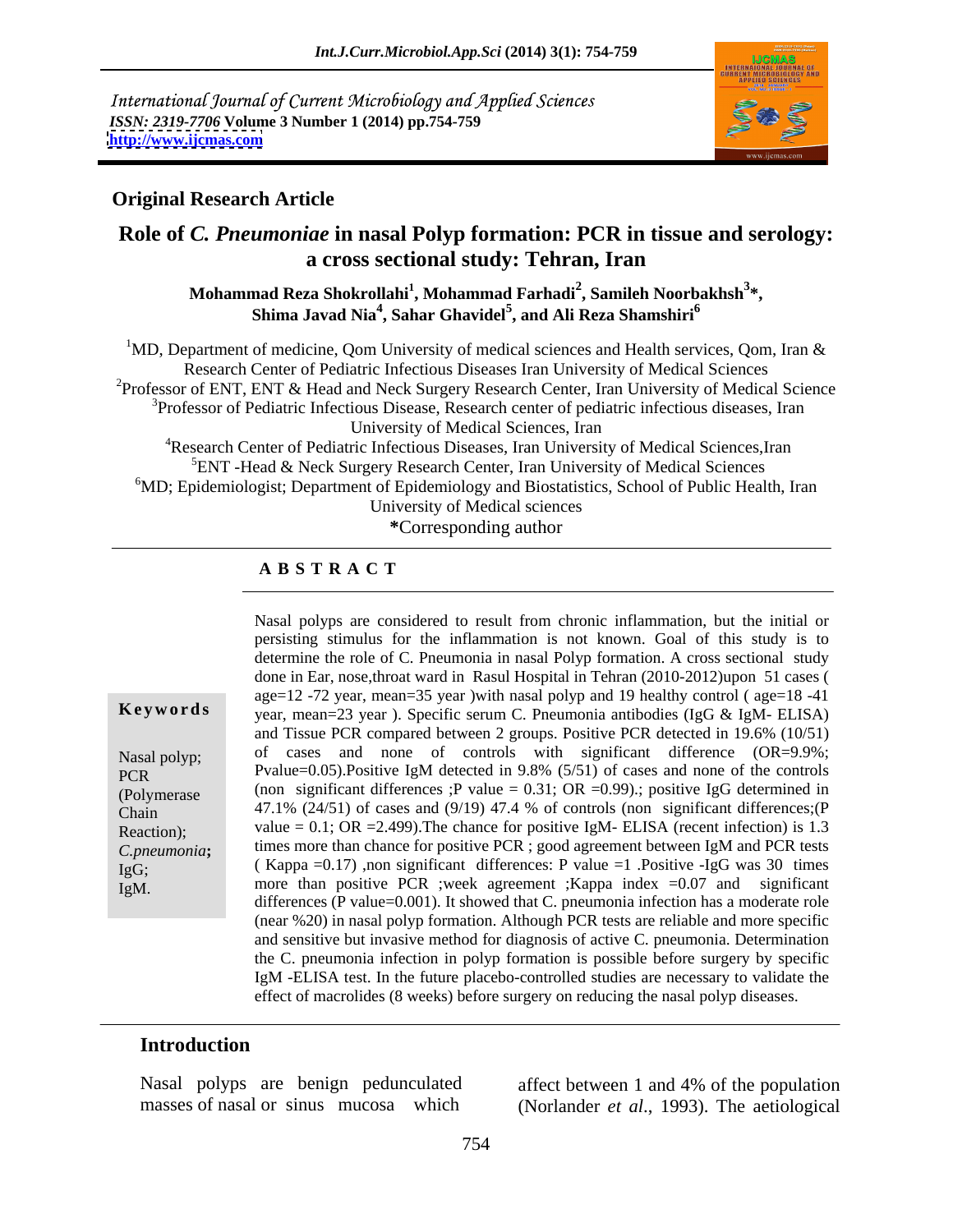factors associated with the occurrence of *C. pneumoniae* in upper and lower nasal polyps include infection, respiratory tract (Noorbakhsh *et al*., 2009; inflammation or an imbalance of a Nourbakhsh *et al*., 2008; Noorbakhsh *et*  metabolic pathway, such as the  $al., 2004$ . arachidonic acid pathway (Kozak *et al*., 1991). <sup>A</sup> variety of bacteria and fungi have been cultured from nasal polyps, but of *C. pneumoniae* in nasal Polyp approximately 35% have sterile cultures. (Bucholtz *et al*., 2002).

*C. pneumoniae* is a common respiratory pathogen (Brook and Shah, 2001; Kumar This cross sectional study done in ENT and Hammerschlag, 2001; Cervin , 2001 ward of Rasoul Akram Hospital in Tehran Cultrara *et al*., 2003; Apan *et al*., 2007; (2010-2012).The study was approved by Storgaard *et al.*, 2004; .Engstrand *et al.*, the Ethical Committee in the ENT & Head 2001). Routine laboratory-based detection and Neck Syrgery Research Center, of *C. pneumoniae* infection is slow and Tehran University of Medical Science insensitive; it is largely based on serological detection and bacterial cell Cases consisted 51 cases with nasal polyp culture (Brook and Shah, 2001; Kumar surgery (age: 12 -72 year, mean=35 year). and Hammerschlag, 2001). More recently, And 19 healthy control with nasal fracture a number of authors have reported the (age: 18 -41 year, mean=23 year) who amplification and detection of in clinical were hospitalized for elective repair samples (Kumar and Hammerschlag, surgery. 2001). Although many patients with community-acquired pneumonia caused by All of the controls were visited by an ENT *C.pneumoniae* have symptoms suggestive specialist before surgery to ascertain the of sinusitis, isolation of the organism from the maxillary sinus of a patient with visited all cases and controls before sinusitis reported only in one (Cultrara *et*  surgery for other disorders (immune *al.*, 2003). Rapid detection and diagnosis deficiencies, Diabete mellitus, renal may lead to the efficient treatment of failure; etc) infection focused on the eradication of a micro-organism which is insensitive to [beta]-lactam antibiotics, but which responds to tetracycline and erythromycin. questionnaire was completed by an Treatment with erythromycin for at least 8 authorized physician for each case and weeks showed a reduction in chronic control followed by complete clinical rhinosinusitis with nasal polyps by 52% (Cervin, 2001). *C. pneumoniae* is a common respiratory pathogen in paediatric transferred to our research laboratory. In populations in our country tract the controls, the extra blood which was (Noorbakhsh *et al*., 2009; Nourbakhsh *et al*., 2008; Noorbakhsh *et al*., 2004; Ah respective surgery was used. The serum Torshizi1 *et al*., 2008). Previous studies in was restored in -20°c temperature freezer our center detected the probable role for until the serologic examination was

*al*., 2004).

Goal of this study is to determine the role formation.

# **Materials and Methods**

the Ethical Committee in the ENT & Head and Neck Syrgery Research Center,

surgery.

absence of nasal polyp. Also an internist deficiencies, Diabete mellitus, renal failure; etc)

Consent Letters were obtained from patients and controls. Initially a exams. Blood samples (2 ml) obtained from all persons, centrifuged and taken for routine blood tests before their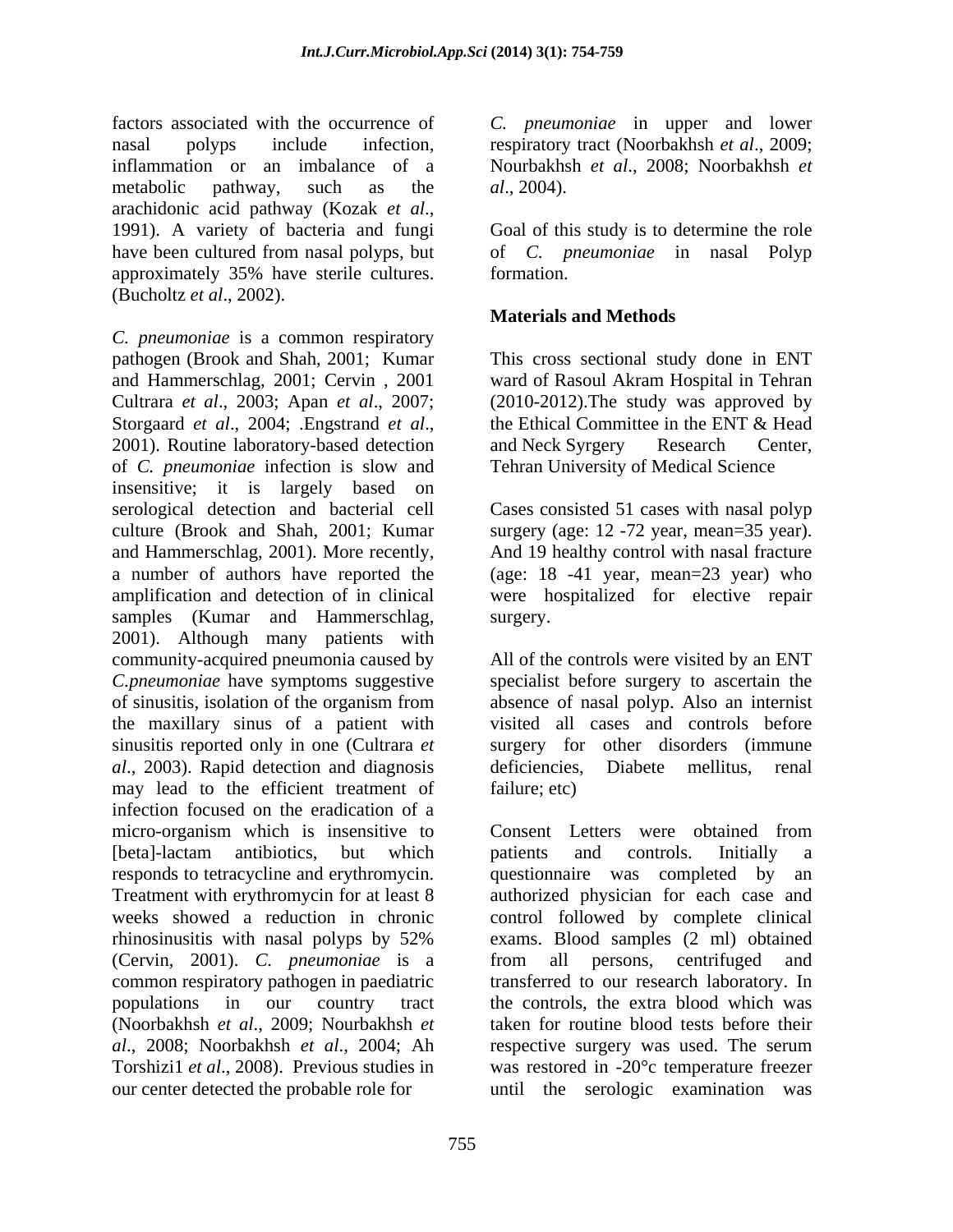performed. The centrifuged blood **Results and Discussion** specimens were screened using an assay for *C.pneumonia* antibodies (IgM and IgG). Serological test: The evaluation of specific *C.pneumoniae* IgG and IgM antibody were carried out with commercial OR =9.9). Table-1 kits (Chemicon-Germany).Both kits were used and the results were interpreted as Positive IgM (recent infection) observed in suggested by the Manufacturer. Results 9.8% (5/51) of cases and none of the

During surgery 2 cubic centimeter of nasal polyp tissues (cases) and inferior nasal Positive - IgG (Previous infection) turbinate mucosa (controls) removed and detected in 47.1% (24/51) of cases and put down in sterile tube by surgeon. Those  $47.4\%$  (9/19) of controls without tubes preserved in -80 centigrade significant differences. (P value = 0.1; OR refrigerator, and tested for C. Pneumonia  $=2.499$ ). DNA.PCR template Purification Kit (Roche; Germany) was used for all The chance for positive IgM- ELISA prepared tissue samples. The binding column tube transferred to a new 1.5 ml chance for positive PCR; good agreement tube and add 200 µl of elution buffer; between IgM and PCR results (Kappa centrifuge at 8000 rpm for 1 min .The integrity of the DNA was assessed by gel between 2 tests (P value =1). Positive -IgG electrophoresis (1% agarose).Primers for *C.pneumoniae* (Roche, Germany): The major outer membrane protein genes (ompA) of *C.pneumoniae* was chosen as the target for amplification in a PCR.333 base pair product

CP2 (anti-sense) 5' GCG ATC CCA AAT

## **Statistical analysis**

All analyses were conducted using .SPSS11.5 software .The Student s t test was used to determine significant IgG) for *C.pneumoniae* infection had not differences in means for all continuous variables. Chi square values  $(p<0.05)$  were calculated for all categorical variables. Kappa (5%) were calculated for  $\frac{1}{P}$   $\frac{1}{P}$   $\frac{1}{P}$   $\frac{1}{P}$   $\frac{1}{P}$   $\frac{1}{P}$   $\frac{1}{P}$   $\frac{1}{P}$   $\frac{1}{P}$   $\frac{1}{P}$   $\frac{1}{P}$   $\frac{1}{P}$   $\frac{1}{P}$   $\frac{1}{P}$   $\frac{1}{P}$   $\frac{1}{P}$   $\frac{1}{P}$   $\frac{1}{P}$   $\frac{1}{P}$  comparison between PCR and serological results.

## **Results and Discussion**

Positive PCR determined in 19.6% (10/51) of cases and none of the controls with significant differences. (P value  $= 0.05$ ;  $OR = 9.9$ . Table-1

were calculated quauantitatively. controls without significant differences (P 9.8% (5/51) of cases and none of the value =  $0.31$ ; OR =  $0.99$ ). Table-1

> detected in 47.1% (24/51) of cases and 47.4 % (9/19) of controls without  $=2.499$ ).

(recent infection) is 1.3 times more than between IgM and PCR results (Kappa  $=0.17$ ) without significant differences (ELISA) was 30 times more than positive PCR; with week agreement (Kappa index =0.07) and significant differences (P value=0.001)

 $CPl$  (sense) 5' TTA CAA GCC TTG  $I_0G$   $I_0M$  in studied polyn cases, was 9.8%. CCT GTA GG 3' 61-80<br>  $47.1\%$ ; 19.6% respectively .It showed that GTT TAA GGC 3' 373-393<br>role (near %20) in nasal polyp formation In present study positive PCR and IgG,IgM in studied polyp cases was 9.8%; *C. pneumoniae* infection had a moderate if it searched by a reliable but invasive method (PCR).

> Although serologic exams (positive-IgM; significant differences between cases and controls  $(P \text{ value} = 0.31; 0.1)$  but the positive PCR had significant differences (P value =  $0.05$ ).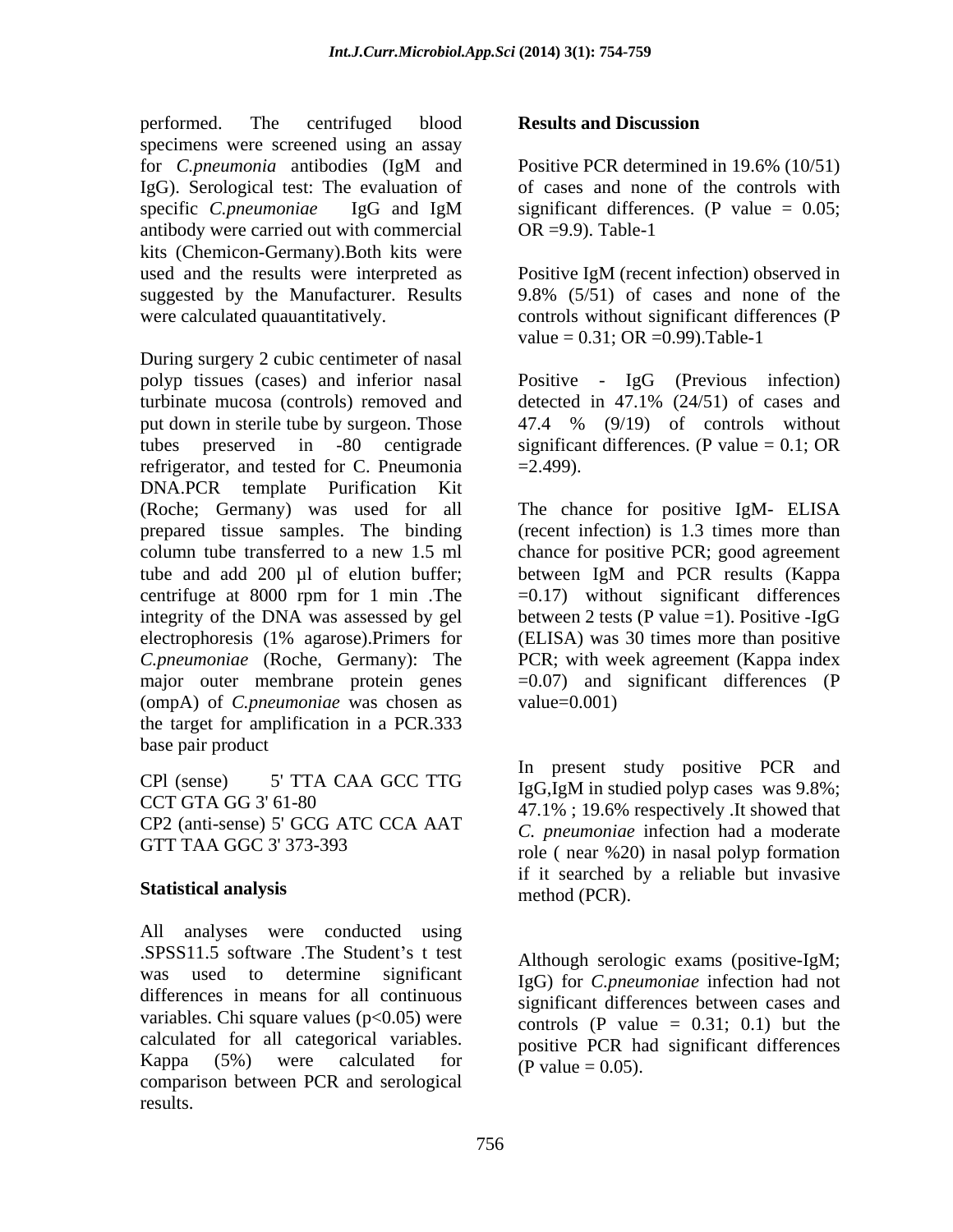| <b>Varable</b>                | <b>Cases</b><br>$(n=51)$ | <b>Control</b><br>$n=(19)$ | <b>Odds Ratio</b> | p-Value |
|-------------------------------|--------------------------|----------------------------|-------------------|---------|
| Positive                      | 47.1%                    | 47.4%                      | 0.99              |         |
| C.pneumoniae -IgG             |                          |                            |                   |         |
| Positive                      | 9.8%                     |                            | 0.90              | 0.31    |
| C.pneumoniae -IgM             |                          |                            |                   |         |
|                               | 19.6%                    |                            | 0.92              | 005     |
| Positive<br>C.pneumoniae -PCR |                          |                            |                   |         |

**Table.1** Comparision of results between cases and control"

**Table.2** Correlation between PCR and ELISA tests

| <b>Variable</b><br>corelation | <b>Positive ELISA</b>   Negative ELISA  <br>and Negative<br>$PCR (n=70)$ | and positive<br>$PCR (n=70)$ | OR (p-Value)<br>$\mid$ (McNemar test) $\mid$ | Kappa<br>(p-Value) |
|-------------------------------|--------------------------------------------------------------------------|------------------------------|----------------------------------------------|--------------------|
| IgM & PCR                     |                                                                          |                              |                                              | 0.17               |
| results                       |                                                                          |                              | (1.33)                                       | (0.15)             |
| IgG & PCR                     |                                                                          |                              |                                              | 0.07               |
| results                       |                                                                          |                              | (0.001)                                      | (0.25)             |

Poor agreement observed between  $I gG$  controls  $(P = 0.034)$ . In contrast to us, IgG and PCR in cases ,the chance for positive antibodies were positive in 53.3% of cases IgG ( previous infection ) in cases was  $30 \text{ and } 22\%$  of the controls;  $P = 0.065$ . (Apan times more than positive PCR ( $P$  value  $\lt$  *et al.*, 2007). 0.001),but a good agreement reported valuable and non invasive method (instead of PCR ) for diagnosis of active infection sensitive method for finding the

The serologic results in present study is 2001; Noorbakhsh et al., 2009; very close to Kozak *et al* ., (1991) study infection is not a major component of children with adenoid surgery Apan *et al.*, (2007) explained probable  $-$  PCR was positive in 15.9% of 51 role for infection in cases with nasal adenoid samples. Recent infection polyp tissue (indirect immunoflorescence) positive IgG) in cases was 2%; 11.8% in 53.3% of polyp cases and 26.6% of

between positive IgM and PCR. The The presence of C *pneumoniae* in near chance for positive IgM was 1.5 times 20% of nasal polyp tissues showes a more than positive PCR .So, the searching probable role for this organism in nasal the *C.pneumoniae* - IgM in sera is a polyp formation. Previous studied in polyp cases. *C.pneumoniae* in tissue samples in ;positive-IgM; IgG had not significant *al*., 2004; Ah Torshizi1 *et al*., 2008).) The differences between cases and controls. Incidence rate of positive PCR in polyp<br>They concluded that chronic bacterial issue is near to *C.pneumoniae* rate in nasal polyp etiology (Kozak *et al*., 1991) (Nourbakhsh *et al*., 2008). *C.pneumoniae* polyps. Like here, they determined in the positive IgM); and previous infection ( *et al*., 2007). The presence of *<sup>C</sup> pneumoniae* in near polyp formation. Previous studied indicates Real-time PCR is the most sensitive method for finding the compare with serology (Engstrand *et al*., 2001;Noorbakhsh *et al*., 2009; Nourbakhsh *et al*., 2008; Noorbakhsh *et*  incidence rate of positive PCR in polyp tissue is near to *C.pneumoniae* rate in children with adenoid surgery PCR was positive in 15.9% of 51 adenoid samples. Recent positive IgG) in cases was 2%; 11.8% respectively without significant difference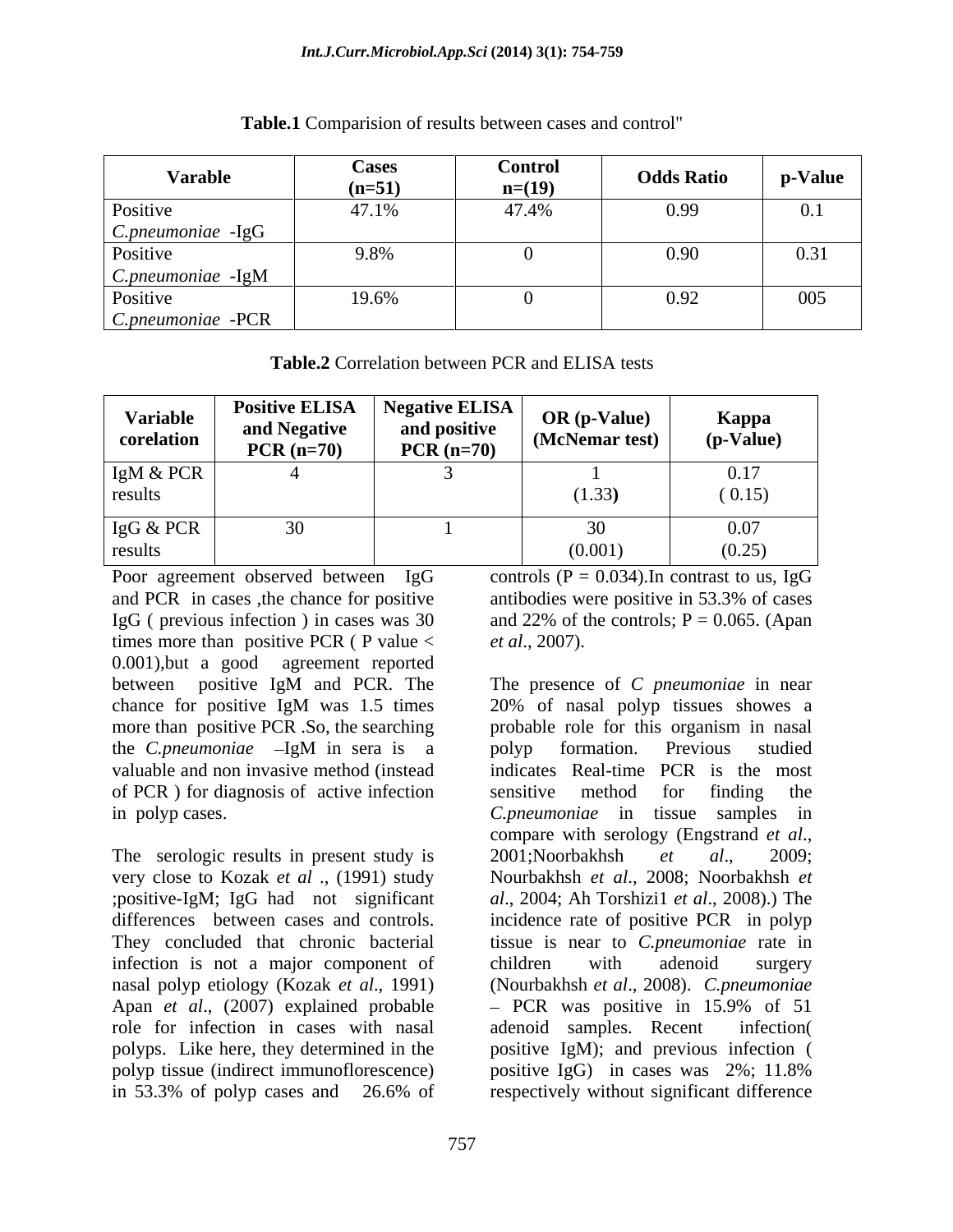exacerbation and 35% of patients with for the following study. Principal of control) in Iran (Ah Torshizi1 *et al*., 2008) Clinical improvement reported in cases with successful eradication of *C. pneumoniae* (Ah Torshizi1 *et al*., 2008) Cervin *et al.,* (2001) reported that some patients with recurrent nasal poliposis, who do not respond to surgery or steroids might benefit the long-term, low-dose macrolide treatment (Cervin, 2001). Allergy. Asthma. Immunol. 7(1): 45- Future larger studies are needed before  $46$ macrolides are used to treat recurrent nasal Apan, T.Z., Alpay D, and Alpay Y. 2007.<br>The possible association of *et* poliposis.

*C. pneumoniae* infection has a moderate **and Arch Otorhinolaryngol.** 264:27–31.<br>
role (positive PCB – 19.6%) in pasal Brook. L. and Shah. K. 2001. role (positive PCR  $= 19.6\%$ ) in nasal polyp formation if it searched by PCR, a Bacteriology of adenoids and tonsils in<br>reliable method PCR tests are more children with recurrent reliable method. PCR tests are more specific and sensitive but invasive method for diagnosis of active *C.pneumoniae* .Determination the C.pneumonia infection in polyp formation are possible before surgery .In the future placebo-controlled studies are necessary to validate the effect of macrolides ( 8 weeks ) before surgery on reducing the nasal polyp diseases.

This study was supported by the ENT- Head and Neck research center, Iran Cultrara, A., NA Goldstein, A Ovchinsky,<br>
Hniversity of Medical Sciences Tehran T. Reznik, PM. Roblin, M. R. University of Medical Sciences, Tehran,

Ethical Committee in the ENT and head &Neck Surgery Research Center in Iran

between cases and controls (Nourbakhsh reviewed and approved the Waiver of *et al*., 2008). *C.pneumoniae* cultured from nasopharyngeal epithelial cells in 47.6% chronic stable asthma (vs 14.3% and 5% Authorization for use of protected health information (PHI) for research purposes for the following study. Principal Investigator: Dr Mohamad Farhadi , MD.

# **References**

- Ah Torshizi1,A., M Tohidi, D Attaran, M Kh Karamadin and K Ghazvini. 2008. Role of *C. pneumoniae* Infection in Asthma in Northeast of Iran .Iran J. 46
- Apan, T.Z., Alpay D, and Alpay Y. 2007. The possible association of*et al*infection with nasal polyps. Eur Arch Otorhinolaryngol. 264:27–31.
- Brook, I., and Shah, K. Bacteriology of adenoids and tonsils in children with recurrent adenotonsillitis. Ann Otol Rhinol Laryngol. 110: 844-848.
- surgery by specific IgM -ELISA test. In Peterson DW, Stone GE, Urquhart A, contrast to IgM serology, IgG test is not suitable test instead of PCR before PCR analysis of nasal polyps, chronic Bucholtz, G.A., Salzman SA, Bersalona FB, Boyle TR, Ejercito VS, Penno L, Peterson DW, Stone GE, Urquhart A, Shukla SK and Burmester, J.K. 2002. PCR analysis of nasal polyps, chronic sinusitis, and hypertrophied turbinates for DNA encoding bacterial 16S rRNA. Am J Rhinol. 16(3):169-73.
- Acknowledgments derivatives, with special reference to Cervin, A., 2001. The anti-inflammatory effect of erythromycin and its nasal polyposis and chronic sinusitis. Acta Otolaryngol . 121:83-92.
- Iran. Hammerschlag . 2003. The Role of*et*  **Ethical Considerations** sinusitis. Arch Otolaryngol Head Neck Cultrara, A., NA Goldstein, A Ovchinsky, T Reznik, PM. Roblin, M R. *al*Infection in Children with chronic Surg. 129: 1094-1097
- University of Medical Scienceshas 2001. Demonstration of Chlamydia Engstrand, I., Augustsson I, Bergemalm PO, Falck G, Gnarpe J and Gnarpe H. pneumoniae in the adenoid from